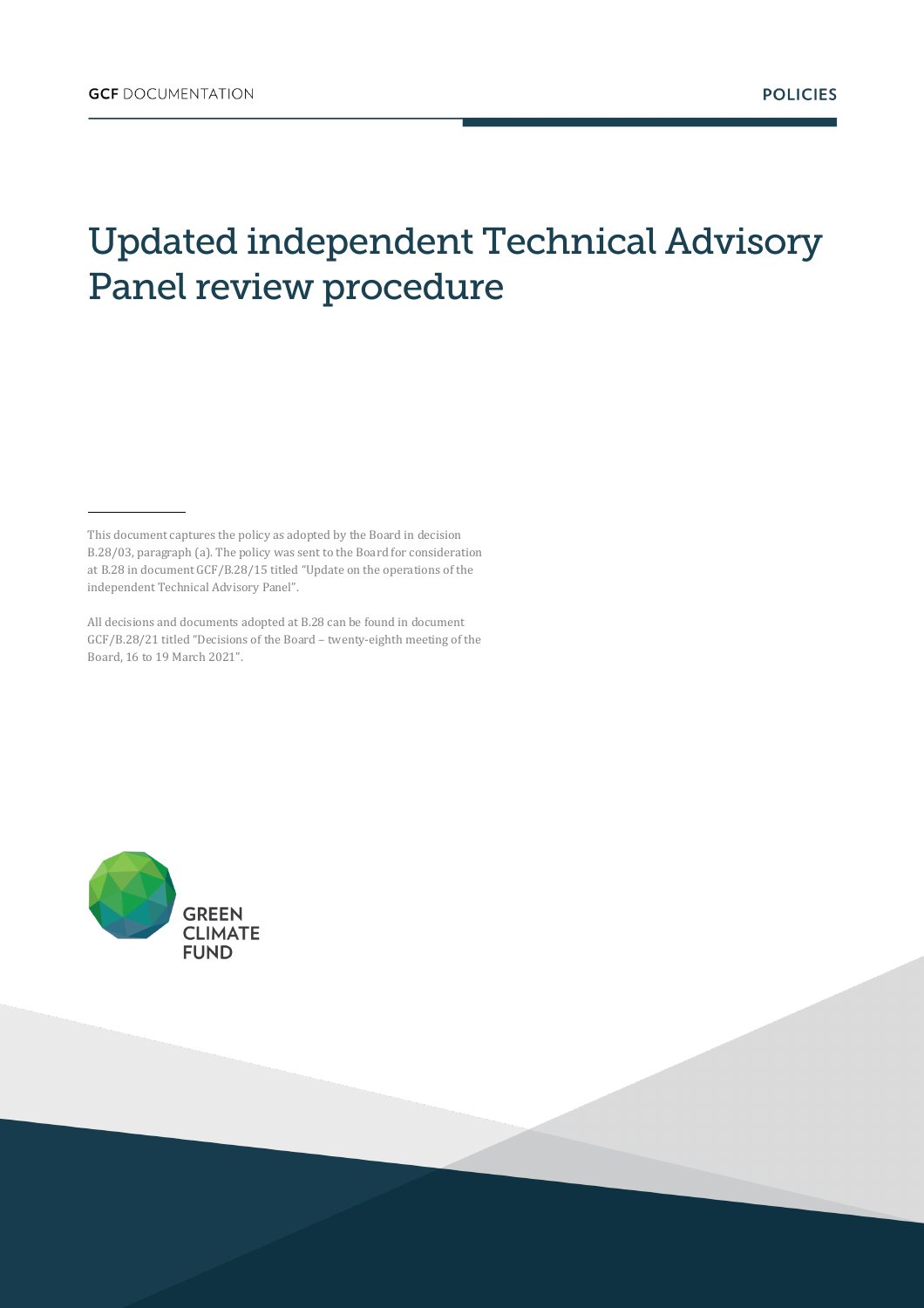

| <b>KEY STAGES AND INDIVIDUAL STEPS</b>                                |                                                                                                                                 | ACTOR(S)                                 | <b>RESPONSIBILITIES AND TASKS</b>                                                                                                                                                                                                                                                                                                                                                                                                                                                                                                                                                                                                                                                                                                                                                                                                                                                                                                                                                                                                                                                                                                                                                                                                                                                                                                                                                                           |  |  |  |  |
|-----------------------------------------------------------------------|---------------------------------------------------------------------------------------------------------------------------------|------------------------------------------|-------------------------------------------------------------------------------------------------------------------------------------------------------------------------------------------------------------------------------------------------------------------------------------------------------------------------------------------------------------------------------------------------------------------------------------------------------------------------------------------------------------------------------------------------------------------------------------------------------------------------------------------------------------------------------------------------------------------------------------------------------------------------------------------------------------------------------------------------------------------------------------------------------------------------------------------------------------------------------------------------------------------------------------------------------------------------------------------------------------------------------------------------------------------------------------------------------------------------------------------------------------------------------------------------------------------------------------------------------------------------------------------------------------|--|--|--|--|
| I. Assignment of lead reviewer, secondary reviewer and peer reviewers |                                                                                                                                 |                                          |                                                                                                                                                                                                                                                                                                                                                                                                                                                                                                                                                                                                                                                                                                                                                                                                                                                                                                                                                                                                                                                                                                                                                                                                                                                                                                                                                                                                             |  |  |  |  |
| 1.1                                                                   | Notification from the<br>Secretariat upon<br>clearance for TAP<br>submission<br>Indicative time: one<br>month before submission | Secretariat,<br>TAP secretary            | Upon receiving clearance by the Climate Investment Committee for TAP consideration, the task<br>team will notify the TAP, through its secretary, of the upcoming proposal.<br>The task team will prepare a summary note with key facts of the project to facilitate the<br>assignment of a review team.<br>The secretary will forward this information to the chair of the TAP.<br>3.                                                                                                                                                                                                                                                                                                                                                                                                                                                                                                                                                                                                                                                                                                                                                                                                                                                                                                                                                                                                                       |  |  |  |  |
| 1.2                                                                   | Assignment of roles<br>Indicative time: 1 week                                                                                  | Head of the TAP,<br>TAP members          | The chair of the TAP, in consultations with TAP members, will assign the roles of lead reviewer,<br>1.<br>secondary reviewer (TAP review team) and two to three peer reviewers (peer review team),<br>based on the overall workload and sectoral and geographical expertise. The chair of the TAP will<br>also designate a back-up reviewer to ensure continuity in case a member of the TAP review team<br>becomes unable to fulfil their assignment. If, at a later stage, the TAP review team considers that<br>the complexity of the funding proposal warrants an additional peer reviewer, the chair of the TAP<br>may add said peer reviewer to the team.<br>1b. For SAP proposals, the head of the TAP will assign the roles of lead reviewer, assign a member<br>of the roster of experts for the relevant result area, and assign one to two peer reviewers.<br>The chair of the TAP will share with TAP members the summary note prepared by the Secretariat.<br>2.<br>TAP members will confirm their availability for the review.<br>3.<br>In case of non-availability, the chair of the TAP will seek an alternative reviewer as per point 1.<br>4.<br>The chair of the TAP and/or the TAP review team may seek support from one or more<br>5.<br>consultants from the roster of experts if so required because of the need for specific sectoral<br>expertise or overall capacity limitations. |  |  |  |  |
| 1.3                                                                   | Tracking                                                                                                                        | Secretariat task team<br>TAP review team | The Secretariat task team will update the IPMS status of funding proposals as they progress<br>1.<br>through the stages of the Proposal Approval Process.<br>TAP members will be able to track the progress of the funding proposal through the final steps<br>2.<br>before submission through their IPMS module in order to better predict whether and when the<br>submission will materialize.                                                                                                                                                                                                                                                                                                                                                                                                                                                                                                                                                                                                                                                                                                                                                                                                                                                                                                                                                                                                            |  |  |  |  |
| II. Review by lead and secondary reviewers                            |                                                                                                                                 |                                          |                                                                                                                                                                                                                                                                                                                                                                                                                                                                                                                                                                                                                                                                                                                                                                                                                                                                                                                                                                                                                                                                                                                                                                                                                                                                                                                                                                                                             |  |  |  |  |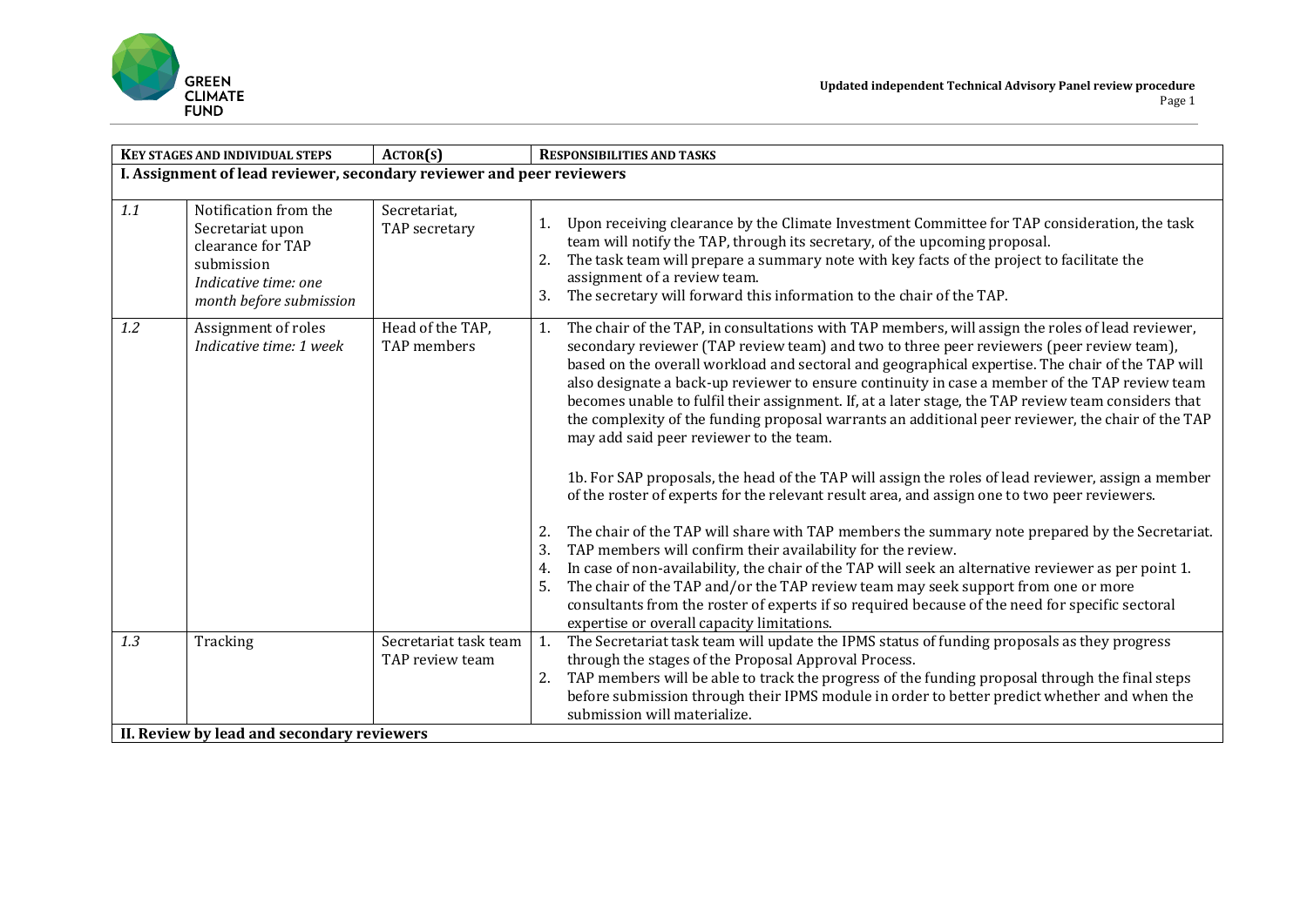

| <b>KEY STAGES AND INDIVIDUAL STEPS</b>                                   |                                                                                     | ACTOR(S)                                                                                     | <b>RESPONSIBILITIES AND TASKS</b>                                                                                                                                                                                                                                                                                                                                                                                                                                                                                                                                                                                                                                                                                                                                                                                                                                                                                                                                                                                                                   |  |  |  |
|--------------------------------------------------------------------------|-------------------------------------------------------------------------------------|----------------------------------------------------------------------------------------------|-----------------------------------------------------------------------------------------------------------------------------------------------------------------------------------------------------------------------------------------------------------------------------------------------------------------------------------------------------------------------------------------------------------------------------------------------------------------------------------------------------------------------------------------------------------------------------------------------------------------------------------------------------------------------------------------------------------------------------------------------------------------------------------------------------------------------------------------------------------------------------------------------------------------------------------------------------------------------------------------------------------------------------------------------------|--|--|--|
| 2.1                                                                      | Submission                                                                          | Secretariat task team<br>TAP secretary                                                       | Upon endorsement of the final funding proposal package at CIC-3, the Secretariat task team will<br>1.<br>forward to the TAP the full funding proposal package in a final form for review. This will take<br>place on a fortnightly basis for funding proposals following the PAP. SAP funding proposals and<br>their annexes can be submitted on a rolling basis.<br>The TAP secretary will notify TAP members indicating the timeline for the review.<br>2.<br>The designated reviewers will acknowledge receipt and coordinate with a view to ensuring<br>timely delivery of their review.                                                                                                                                                                                                                                                                                                                                                                                                                                                        |  |  |  |
| 2.2                                                                      | Desk review<br>Indicative time: 2 weeks                                             | TAP review team<br>AE, Secretariat task<br>team                                              | The reviewers will conduct the review of the funding proposal package and issue the comment<br>1.<br>matrices already in use through the Secretariat's task team to the AE, with an estimated timeline<br>of two to three weeks, with the exact timing being subject to chair's confirmation.                                                                                                                                                                                                                                                                                                                                                                                                                                                                                                                                                                                                                                                                                                                                                       |  |  |  |
| 2.3                                                                      | Convening peer review                                                               | TAP review team<br>Peer review team                                                          | Upon completion of the initial review, the TAP review team will notify and coordinate with the<br>1.<br>peer review team to establish the initial assessment of the TAP and conclusion about the funding<br>proposal.<br>The meeting will conclude with an agreement by the TAP review team and peer reviewers as to<br>the endorsement or non-endorsement of the funding proposal and the reasons for it.                                                                                                                                                                                                                                                                                                                                                                                                                                                                                                                                                                                                                                          |  |  |  |
| III. Peer review and finalization of assessment through virtual meetings |                                                                                     |                                                                                              |                                                                                                                                                                                                                                                                                                                                                                                                                                                                                                                                                                                                                                                                                                                                                                                                                                                                                                                                                                                                                                                     |  |  |  |
| 3.1                                                                      | Virtual meeting(s)<br>Indicative time: 1 week                                       | TAP review team<br>Peer review team<br>Secretariat task team<br>AE                           | Virtual meetings will take place after the completion of the TAP initial review by the TAP review<br>$\mathbf{1}$ .<br>team, with the participation of the TAP review team, the peer reviewers, the Secretariat task team<br>and the AE.                                                                                                                                                                                                                                                                                                                                                                                                                                                                                                                                                                                                                                                                                                                                                                                                            |  |  |  |
| 3.2.1                                                                    | Endorsement:<br>assessment finalization<br>and clearance<br>Indicative time: 1 week | Lead reviewer<br>TAP secretary<br>Secretariat task<br>team, editing team,<br>project lawyers | Based on the interactions and feedback with the peer review team, the Secretariat, and AE, if<br>1.<br>applicable, the lead reviewer, in consultation with the second reviewer (for regular funding<br>proposals), will finalize the draft assessment. For regular funding proposals, the final draft<br>assessment will subsequently be shared with the peer review team for endorsement.<br>The lead reviewer will share the final draft assessment with the TAP secretary for editing and<br>2.<br>finalization.<br>The TAP secretary will share the draft assessment with (i) the task team, who will liaise with the<br>AE to solicit the AE response to the TAP assessment; (ii) the editing team, who will undertake the<br>editorial review of the draft assessment; and (iii) the project/programme's lawyers from the<br>Office of the General Counsel, who will cross-check the conditions and recommendations for<br>clarity and implementability.<br>4. Edits will be shared with the lead reviewer for confirmation and finalization. |  |  |  |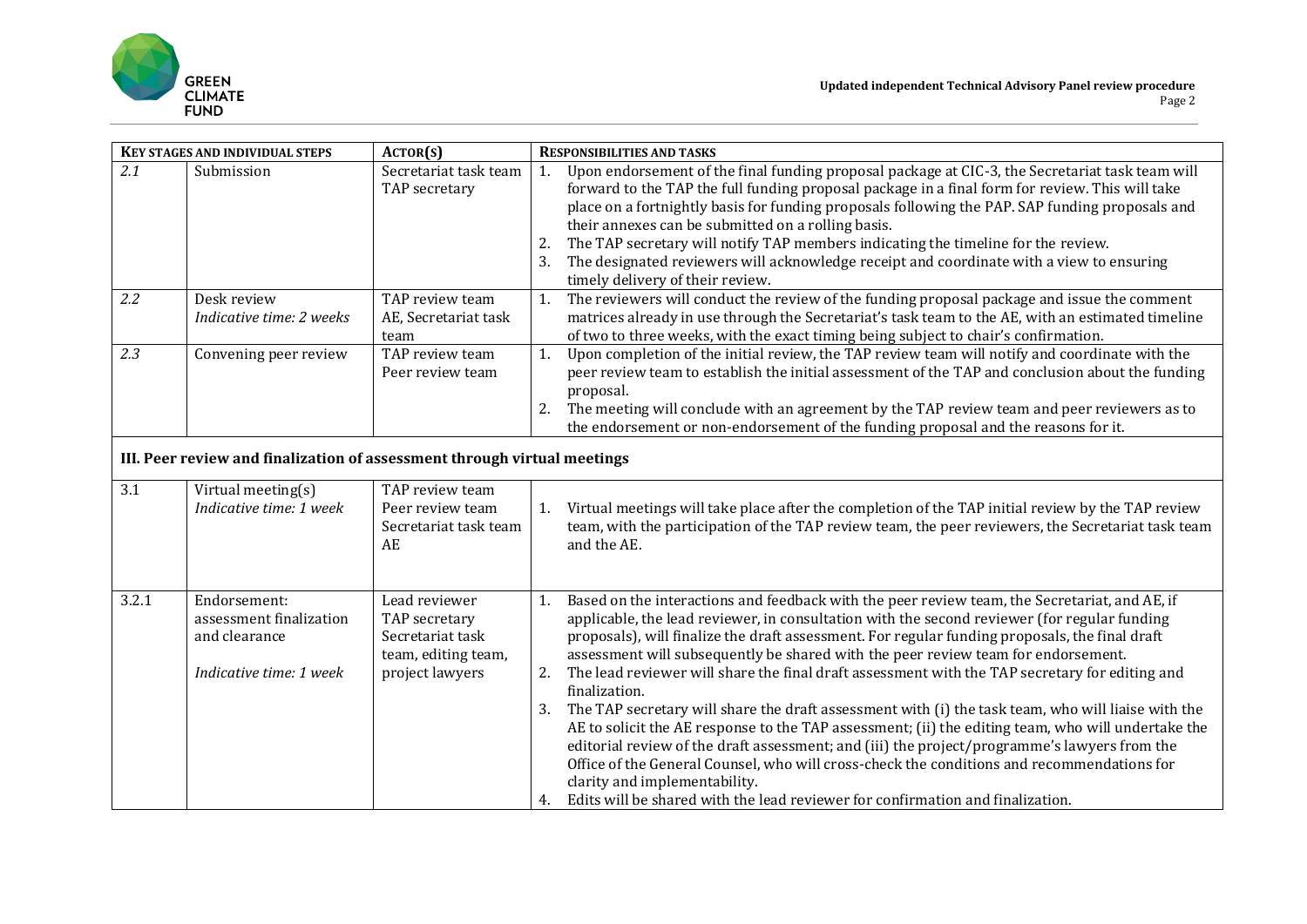

| <b>KEY STAGES AND INDIVIDUAL STEPS</b> |                                                  | ACTOR(S)                                                                 | <b>RESPONSIBILITIES AND TASKS</b>                                                                                                                                                                                                                                                                                                                                                                                                                                                                                                                                                                                                                                                                                                                                                                                                                                                                                 |  |  |
|----------------------------------------|--------------------------------------------------|--------------------------------------------------------------------------|-------------------------------------------------------------------------------------------------------------------------------------------------------------------------------------------------------------------------------------------------------------------------------------------------------------------------------------------------------------------------------------------------------------------------------------------------------------------------------------------------------------------------------------------------------------------------------------------------------------------------------------------------------------------------------------------------------------------------------------------------------------------------------------------------------------------------------------------------------------------------------------------------------------------|--|--|
|                                        |                                                  |                                                                          | The Secretariat will include the TAP assessment in the funding proposal package for submission<br>5.<br>to the Board or delegated authority, as applicable according to the respective approval process<br>(e.g. SAP).                                                                                                                                                                                                                                                                                                                                                                                                                                                                                                                                                                                                                                                                                            |  |  |
| 3.2.2.1                                | Non-endorsement                                  | Lead reviewer<br>TAP secretary<br>Secretariat task<br>team, editing team | Based on the interactions and feedback with the peer review team and the AE, if applicable, the<br>lead reviewer will finalize an assessment detailing the reasons for the non-endorsement and the<br>outstanding issues.<br>The lead reviewer will share the draft final assessment with Secretariat task team through the<br>2.<br>TAP secretary.<br>If requested by the Secretariat, a meeting will be convened with the Secretariat task team and AE<br>to clarify the reasons for the non-endorsement.<br>The TAP secretary will share the draft final assessment with the editing team, which will<br>4.<br>undertake the editorial review of the draft assessment.<br>The Secretariat will share the edited assessment in confidence with (i) the AE; (ii) the NDAs of the<br>5.<br>target countries; and (iii) the Board, through a confidential document to be submitted prior to<br>each Board meeting. |  |  |
| 3.2.2.2                                | Re-submission by the AE<br>Indicative time: Open | AE<br>Secretariat task team<br>TAP review team                           | The AE can re-submit the funding proposal any time after addressing the feedback provided by<br>the TAP.<br>Upon receipt, the Secretariat will give notice to the TAP that the re-submission is being evaluated<br>by the Secretariat three to four weeks in advance.<br>The Secretariat task team will evaluate whether the AE response addresses the issues raised by<br>3.<br>the TAP in their assessment. If so, the task team will seek internal clearance and forward the                                                                                                                                                                                                                                                                                                                                                                                                                                   |  |  |
|                                        |                                                  |                                                                          | funding proposal package to the TAP.<br>Re-submissions will be handled by the TAP in the same way as regular submissions.<br>4.                                                                                                                                                                                                                                                                                                                                                                                                                                                                                                                                                                                                                                                                                                                                                                                   |  |  |
| <b>IV. Board meeting support</b>       |                                                  |                                                                          |                                                                                                                                                                                                                                                                                                                                                                                                                                                                                                                                                                                                                                                                                                                                                                                                                                                                                                                   |  |  |
| 4.1                                    | Board consideration of<br>funding proposals      | TAP review team                                                          | The TAP review team will be available before and during the Board meeting, virtually or in<br>1.<br>person, to respond to the questions of Board members and advisers on the assessments of<br>endorsed and non-endorsed funding proposals.                                                                                                                                                                                                                                                                                                                                                                                                                                                                                                                                                                                                                                                                       |  |  |